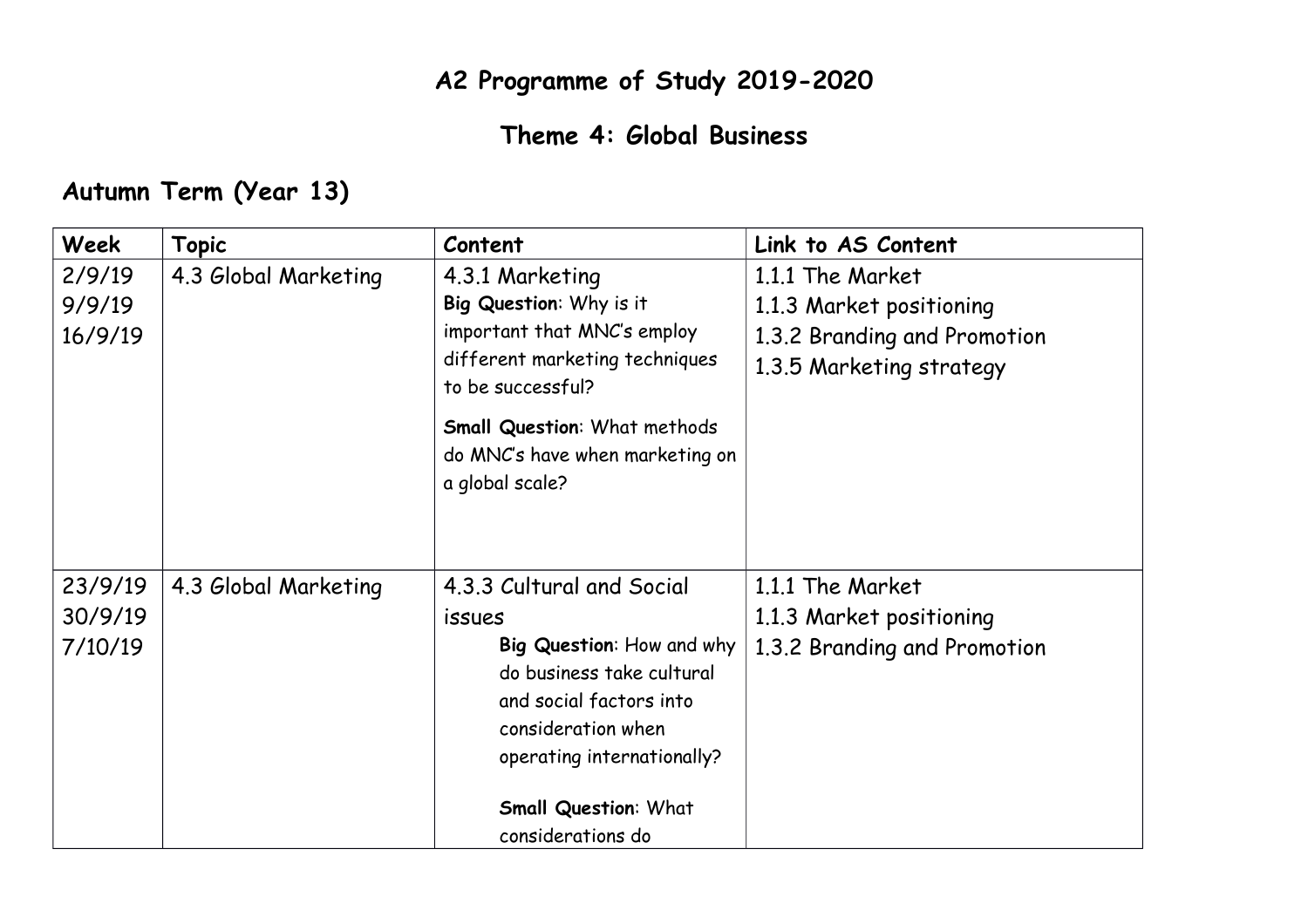|                      |                   | businesses have when<br>operating internationally?                                                                                                          |                                              |
|----------------------|-------------------|-------------------------------------------------------------------------------------------------------------------------------------------------------------|----------------------------------------------|
|                      |                   | 4.3.2 Niche markets<br>Big Question: How do<br>businesses adapt their 4P's<br>to suit global niche<br>markets?                                              |                                              |
|                      |                   | Small Question: What is a<br>global niche market and<br>what's their importance?                                                                            |                                              |
| 14/10/19<br>21/10/19 | 4.1 Globalisation | 4.1.1 Growing economies<br>Big Question: What are the<br>growing economies in the world<br>and what are the implications for<br>businesses and individuals? | 1.2.1 Demand<br>1.2.3 Markets                |
|                      |                   | <b>Small Question: How are</b><br>economies measured and what is<br>the growth rate of the UK<br>economy?                                                   |                                              |
| 4/11/19<br>11/11/19  | 4.1 Globalisation | 4.1.2 International trade and<br>business growth<br>Big Question: What is the link                                                                          | 1.1.1 The Market<br>1.1.3 Market positioning |